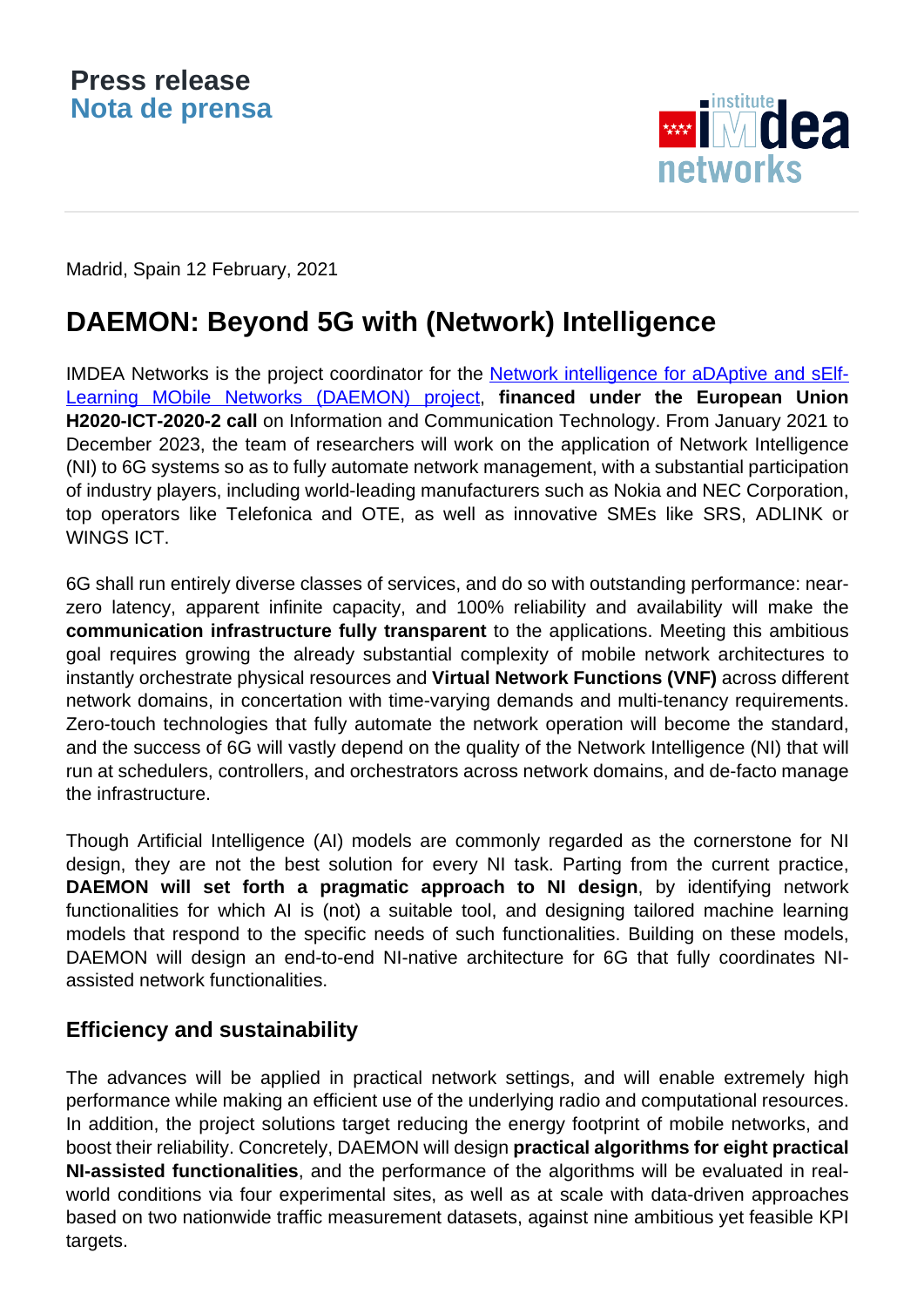The results above will be achieved by developing machine learning solutions that are suitably customized for and integrated into network environments, via three technical objectives:

- **Understanding the limits of AI for mobile networks**: DAEMON will carry out the first systematic, critical analysis of which NI problems can be appropriately solved with AI models rather than other techniques.
- **Designing practical NI algorithms empowered by highly customized AI techniques**: for NI problems where AI is an appropriate solution, the project will design tailored AI models that respond to the specific needs of network management functionalities.
- D**esigning an end-to-end NI-native architecture**: it will be defined a NI-native network architecture that, stemming from current standardization trends, enables the coordination of the many and varied NI instances deployed in the network, and goes beyond centralized orchestration to provide NI directly at VNF level.

[Dr. Marco Fiore,](https://networks.imdea.org/team/imdea-networks-team/people/marco-fiore/) Project Coordinator and Research Associate Professor at IMDEA Networks, highlights the significance of this development, **granted with an amount close to five million euros**: "DAEMON sets forth an innovative, controversial and potentially disruptive approach to the automated management of 6G networks. While current efforts at integrating NI in mobile networks aim at tweaking machine learning solutions so that they fit networking environments, DAEMON upends the approach, and seeks to update the network architecture so that it natively supports NI operations. The project questions the current mindset of considering fashionable but complex Artificial Intelligence models such as deep neural networks as the 'silver bullet' to all network management problems; instead, it fosters the tailoring of such AI models to the networking context, as well as their combination with statistical, analytical or hybrid approaches whenever relevant".

A disruptive vision that can revolutionize the way in which AI will be integrated into futuregeneration mobile network architectures, and **play a key role in helping 6G to meet its very high expectations**: "DAEMON – Dr. Fiore remarks – is an especially important project for IMDEA Networks, as it is one of the two EU-funded ICT projects up to date where the institute acts as overall coordinator, and the first in the context of the H2020 ICT work programme. Furthermore, it is the first project under the **5G PPP** umbrella that is coordinated by the Institute".

## (\*) Consortium

IMDEA Networks Institute (Spain), NEC Laboratories Europe GmbH (Germany), Telefónica I+D (Spain), OTE (Greece), Nokia Bell Labs (Belgium), Software Radio Systems (Ireland), WINGS ICT (Greece), ADLINK Technology (France), Universidad de Malaga (Spain), IMEC (Belgium), Universidad Carlos III de Madrid (Spain), TU Delft (Netherlands).

## **Source(s): IMDEA Networks Institute**

URL: [DAEMON: Beyond 5G with \(Network\) Intelligence](https://networks.imdea.org/daemon-beyond-5g-with-network-intelligence/)